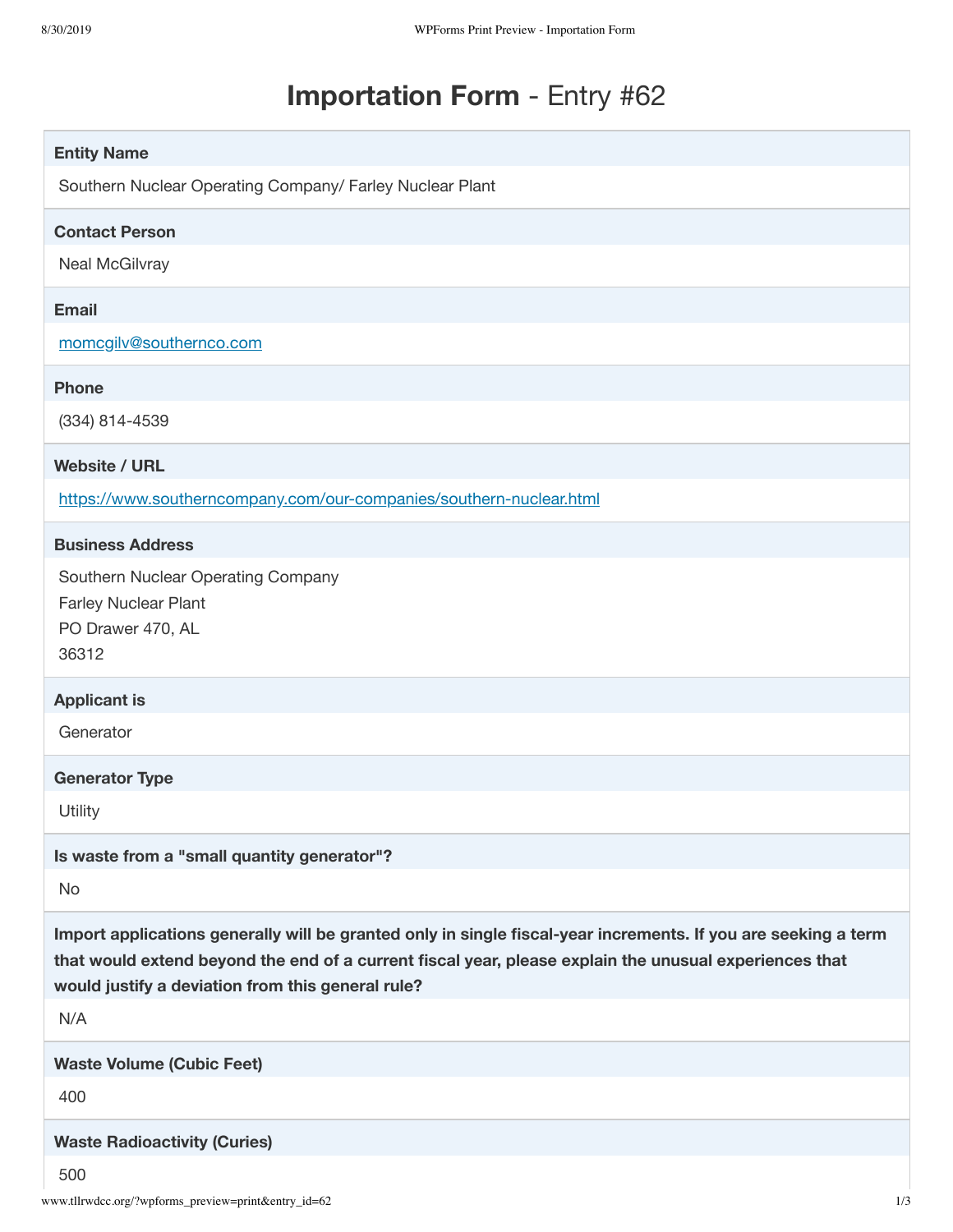| <b>Waste Classification</b> |
|-----------------------------|
| Class B<br>Class C          |
| <b>Waste Form</b>           |
| Stable<br>Unstable          |
|                             |

**Does the proposed waste consist solely of sealed sources?**

No

**Compact and/or unaffiliated state, territory, possession, or district of the United States where the waste was generated (please list)**

Southeast Compact- Alabama

**Waste Description**

Gross Dewatered Bead Resin and Process Filters

**Does Applicant have any unresolved violation(s), complaint(s), unpaid fee(s), or past due report(s) with the Texas Low-Level Radioactive Waste Disposal Compact Committee?**

No.

**Does Applicant have any unresolved violation(s), complaint(s), unpaid fee(s), or past due reports associated with radioactive waste receipt, storage, handling, management, processing, or transportation pending with any other regulatory agency with jurisdiction to regulate radioactive material including, without limitation, the Texas Commission on Environmental Quality (TCEQ)?**

No.

## **Applicant hereby certifies\* the following:**

The information provided herein is complete, accurate, and correct.

The waste proposed for importation is not waste of international origin.

The low-level radioactive waste for which this Import Application is submitted will be packaged and shipped in accordance with applicable state and federal regulations and is acceptable for disposal at the Compact Facility. The person submitting this Import Application is authorized by the Applicant to commit Applicant to each and every obligation and condition set forth herein and in the Agreement for Importation of Non-Party Compact Waste. A copy of a written document containing such authorization must be attached to this Import Application. Applicant has delivered to the specified disposal facility and TCEQ a copy of this Application for Importation of Compact Waste (along with any supplement or amendment thereto).

## **Name**

Neal McGilvray